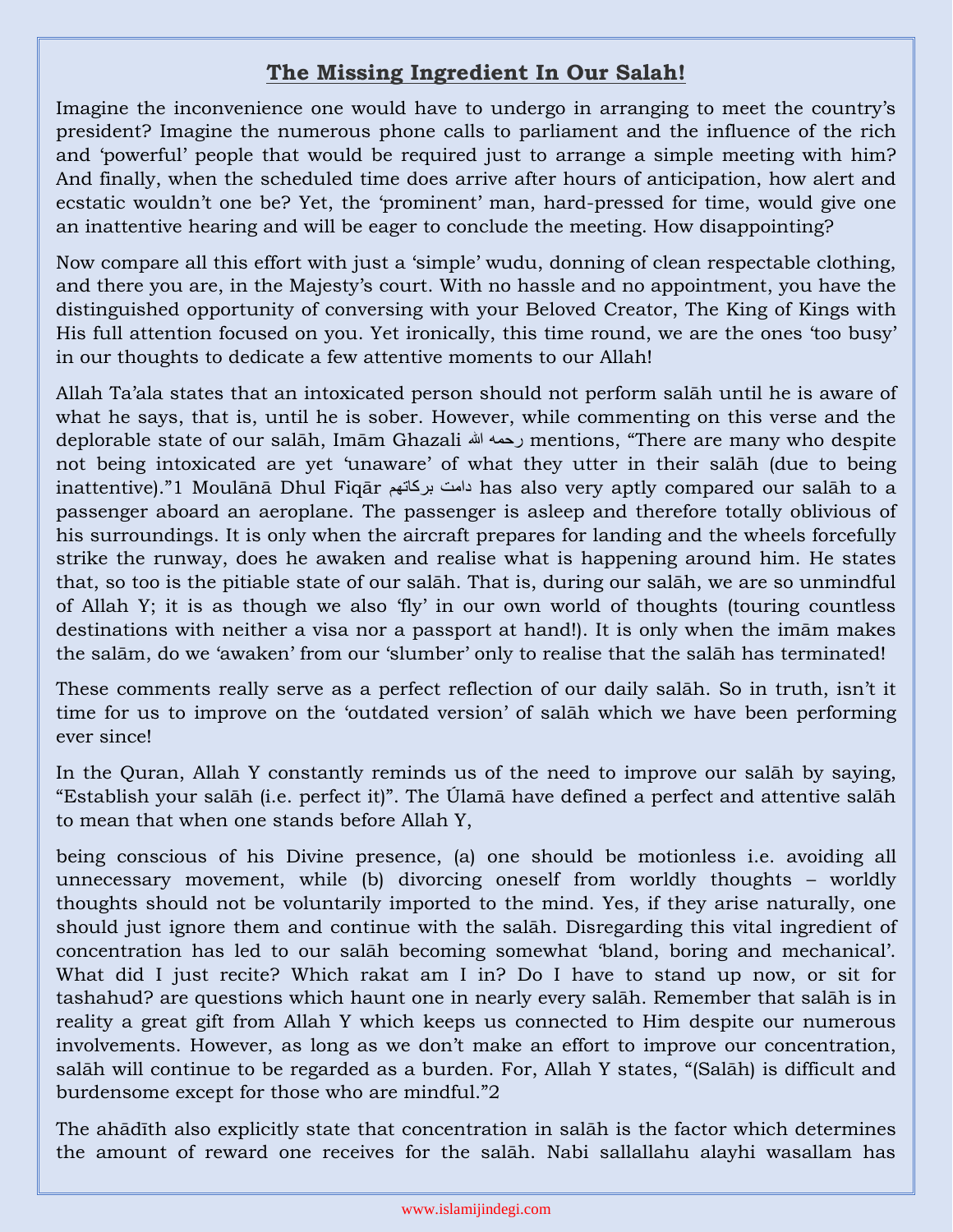mentioned, "Whoever makes a thorough wudu and then performs an attentive salāh, while being mindful and conscious of what he says, will complete his salāh with all his (minor) sins erased like the day his mother gave birth to him."3 A similar narration has it as, "Jannah becomes wājib (guaranteed) for this person."4 Note again that, these benefits depend on the level of one's concentration in the salāh. So why deprive ourselves when a little effort will make for a better, as well as a more enjoyable, salāh!

## **THE 'SECRET INGREDIENTS' TO A BETTER SALĀH**

**ADVANCE PREPARATION** –Try and complete all needs and duties before the approach of salāh, or at least leave them in such a condition that would not distract the mind during the salāh. It is sinful to perform salāh in an uneasy distracted state of mind when one is able to avoid it. A distracted mind also refers to performing salāh when in need of relieving oneself or of even passing 'wind' (i.e. flatulence). In fact, if such an acute need does occur during the salāh, the salāh should be terminated and only resumed once at ease (irrespective of whether, by doing so, the salāh with congregation is missed or not).5

**A METICULOUS WUDU** – Perform a thorough wudu maintaining the fard, sunnah and mustahab aspects. Utilise a moderate amount of water and desist from all worldly talk. Involvement in such talk ruins the spirituality of the wudu totally. Remember! The key to salāh is wudu. So, a better wudu will surely lead to a better salāh.

**SWITCH THE MIND OFF** –The stepping stone to an attentive salah is to ensure one commences it with a tranquil and relaxed mind. To achieve this, try and be seated in the Musjid (or the place of salāh) before time and recite a little amount of zikr. Just as how the blades of the fan continue to rotate well after the switch is turned off, so too is the effect of all activities on one's mind. Coming early for salāh will also secure the good fortune of performing the salāh with the first takbīr (takbīr ūlā) which is extremely meritorious.

**CLEAR THE AREA** – Perform the salāh away from any distractions such as the radio, nasheeds which are playing, discussions of people, noise etc., as these naturally distract and divert the mind during the salāh. If possible, try to perform salāh on a plain printed musalla instead of a heavily designed one. Otherwise, one would be concentrating on the designs and counting of the domes and minarats instead of counting the number of rakats.

**TIPS** – Some Úlama have recommended a simple though effective technique to achieve concentration. In every posture of salāh, one should meditate on only three things. These are: (1) My Allah is watching me, (2) My Allah is listening to me, and (3) My Allah is aware of me. With this frame of mind, one should recite the various tasbīhāt, qirat etc. of the salāh. Those who are well versed in Arabic should ponder over the meanings of the verses while others should try to learn the meanings of a few sūrahs, especially Sūrah Fātihah, since it is recited most often. Many of us have our set sūrahs for a 2, 3 and 4 rakat salāh. Hence, on completion of Sūrah Fātihah, before even thinking and realising what sūrah to choose and recite, we are already half way through these sūrahs. In this case, we should recite other sūrahs such as Sūrah Yasin, Tabarak etc. Pronouncing the letters loud enough as to hear it yourself (but not loud enough as to disturb others) is also extremely useful in focusing one's attention in the salāh. We should also try to perfect the outer postures of salāh including the focusing of one's gaze in each posture. If greater concentration is achieved by closing the eyes during the salāh, then in this case only, one may close the